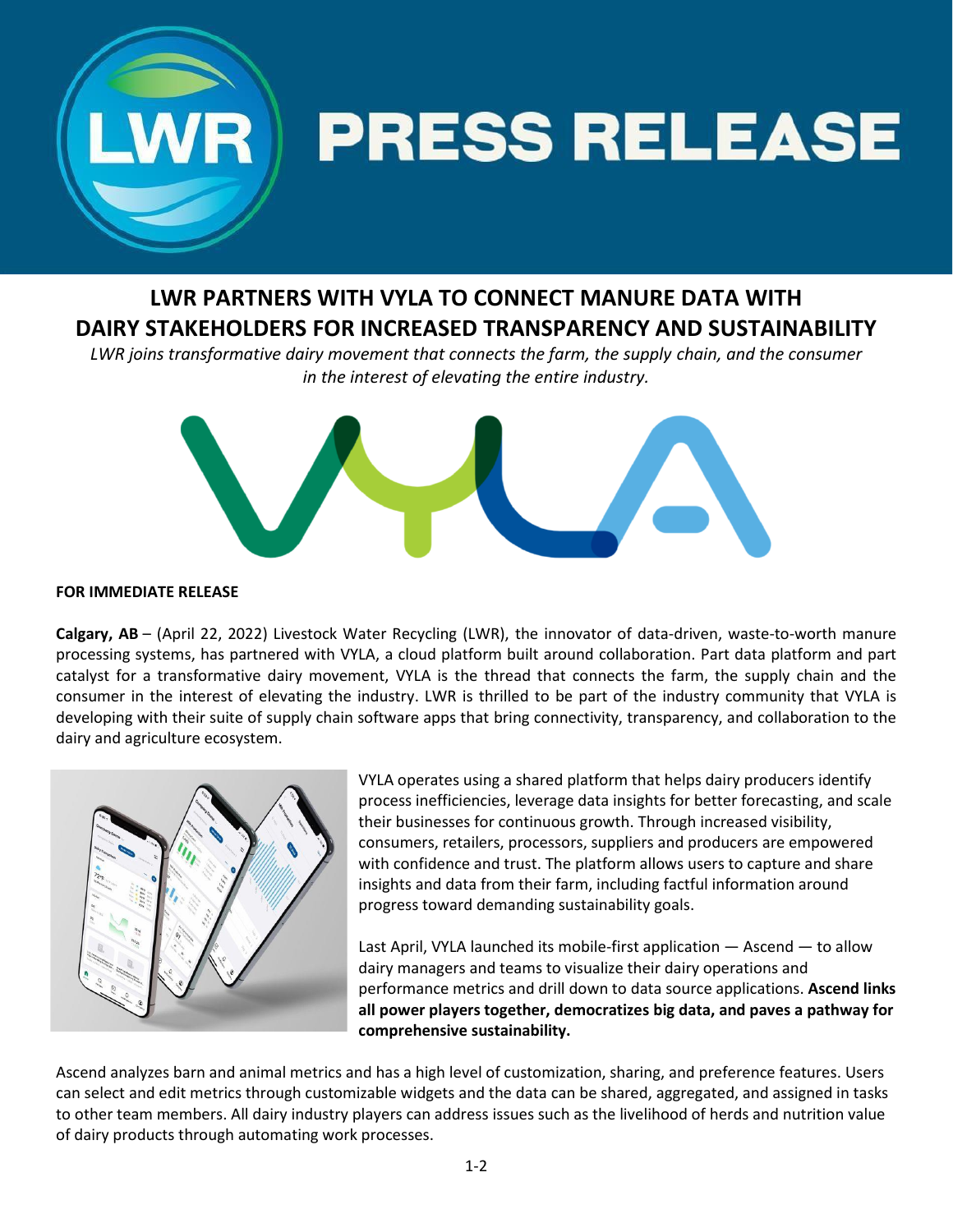Manure impacts nearly all facets of the farm - from soil heath and crop yields to animal care and antibiotic usage, environmental stewardship, CI scoring, long term succession planning and the financial bottom line. While manure data is a valuable tool for nutrient management planning, regulatory compliance, and as the basis for emission inventories, this data is often scarce, old or poorly documented. By integrating manure data into the Ascend app, producers will have access to another helpful metric that can be easily aggregated, shared, or used for a multitude of planning purposes.

"VYLA's goal is simple: to collect information and perspectives free from any bias and share with all of us involved in producing, processing, selling and consuming dairy products. With this knowledge, we believe our industry will begin its next great chapter — one built on trust, traceability and progress" says Tim Taylor, VYLA CEO.

"We see incredibly value in a connected dairy ecosystem, and we believe that collaboration can create new growth opportunities for dairy producers while offering peace of mind to consumers who are demanding transparency at every level of food production. By working together, we can offer robust insights to every stakeholder along the dairy value chain" says Karen Schuett, Co-Founder and CEO of LWR.

April 22<sup>nd</sup> is Earth Day and an important reminder that we are all connected to a common future on the planet we all call home. VYLA integrates the dairy industry to better connect with the customer. The outcomes of this integration include:

- *Farmers have access to meaningful data that inspires industry-wide transformation by taking risk out of changing farming practices*
- *Processors get a competitive advantage by seeing the origins behind their ingredients so they can create products that are better suited to consumer tastes*
- *Retailers can offer radical transparency from soil to shelf and everywhere in between so customers know every product's story*
- *Consumers can see where their food comes from, how it is produced, and what impacts it is having on sustainability and the environment*
- *Other stakeholders can get access to key insights to better help drive progress.*

LWR is proud to join three of the world's most forward-thinking dairy companies — [Nestlé,](https://www.nestle.com/) [Land O'Lakes](https://www.landolakesinc.com/) and [Lely Group](https://www.lely.com/) — who have also partnered with VYLA to raise the standard for the industry. Other VYLA partners include Bossa Nova [Ag,](https://www.bossanovaag.com/) [Intellync,](https://intellync.com/) [SomaDetect,](http://www.somadetect.com/) [Turntide,](https://turntide.com/) [VES-Artex,](https://www.ves-artex.com/) [Total Dairy Solutions,](https://totaldairysolutions.com/) [Cattle Eye,](https://cattleeye.com/) [HydroGreen,](https://hydrogreenglobal.com/) [ABS Global,](https://www.absglobal.com/) [Nedap,](http://www.nedap-livestockmanagement.com/) [Bec](https://www.beckshybrids.com/)[k's](https://www.beckshybrids.com/)  [Hybrids,](https://www.beckshybrids.com/) an[d the Cow Tech Report.](https://cowtechreport.substack.com/) LWR is VYLA's only manure partner.

As the newest member of the VYLA community, LWR will engage in the annual VYLA Elevate Summit, and will participate in VYLA Roundtables, dairy visits, and the Elevate Webinar Series. LWR will also be integrated into the Ascend mobile application. Ascend connects existing mobile applications for better visibility and functionality and is available for free download on iOS or Android.

-30-